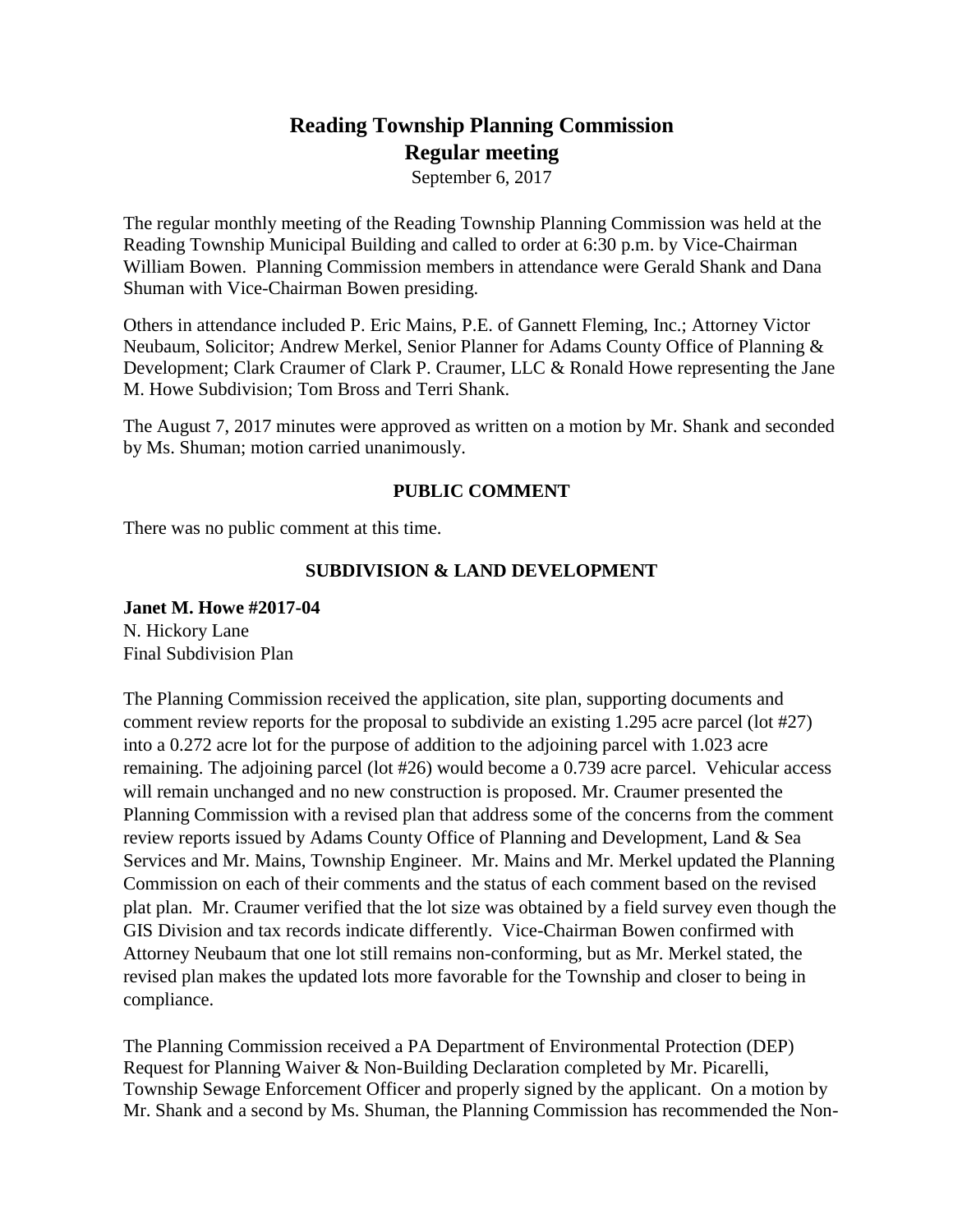Building Declaration proceed to the Board of Supervisors for subsequent review and consideration for approval, signature and submission to DEP; motion carried unanimously.

After receiving additional input from Attorney Neubaum, Mr. Mains and Mr. Merkel the Planning Commission established the following conditions as part of the recommendation for conditional approval:

- 1.  $§22-306.A(27) \& (28)$  The final plan must be signed prior to approval by the Township. All plans must have original signatures, seals and notarization and include a separate signature block for the Board of Supervisors to sign to facilitate recordation of the final plan with the Adams County Recorder of Deeds Office.
- 2. §22-403 & 408 A Right-Of-Way with center line description shall be established on the final plat plan submission to establish an easement for North Hickory Lane as it passes through these lots for future users of the lots to continue to have access. The Owner may establish conditions of access to be associated with the easement (subject to review by the Township), to prevent misuse of the easement for any future purposes.
- 3. §22-308.D The applicant shall record in the Miscellaneous Docket in the Recorder of Deeds Office of Adams County a "Lot-Merger Agreement" memorandum that both parcels shall be considered as one single tract for the purposes of subdivision.

On a motion by Mr. Shank and a second by Ms. Shuman, the Planning Commission has recommended conditional approval of the Minor Subdivision Plan #2017-04 for Janet M. Howe with the condition all the above-mentioned points are resolved, and has recommended the final plan proceed to the Board of Supervisors for subsequent review and consideration for approval; motion carried unanimously.

#### **Thomas Bross**

Roundhill Road Sketch Plan

The Planning Commission received a large-scale sketch plan from Mr. Bross for the Bross farm properties adjacent to Roundhill Road. Mr. Bross had numerous proposals to discuss with the Planning Commission as he is seeking input on how best to subdivide the property. One area of discussion concerned lot 7 and adding additional acreage to parcel 16G due to wetland issues. Mr. Mains recommended that the wetland delineation be verified prior to pursuing this course of action as the plan information is beyond the time limits of a normal jurisdictional wetland. It was also suggested Mr. Bross contact the state to determine if any waivers (e.g., General Permit No. 5) may be available for the sanitary sewer pipe he needs to install underground. Mr. Bross proposed several questions concerning lot 2 and lot 6 referencing how a subdivision and add-on can best be facilitated. The Planning Commission emphasized that 200' of continuous road frontage would be required and all Township Zoning requirements must be followed. In addition, any potential subdivisions must comply with the Reading Township Code of Ordinances. Mr. Bross asked several more questions concerning subdividing lot 1 with a portion potentially being sold to a neighbor and the remainder added to lot 6. Mr. Merkel recommended any subdivision of this magnitude should also be discussed with the Adams County Agricultural Conservation District. With the general questions